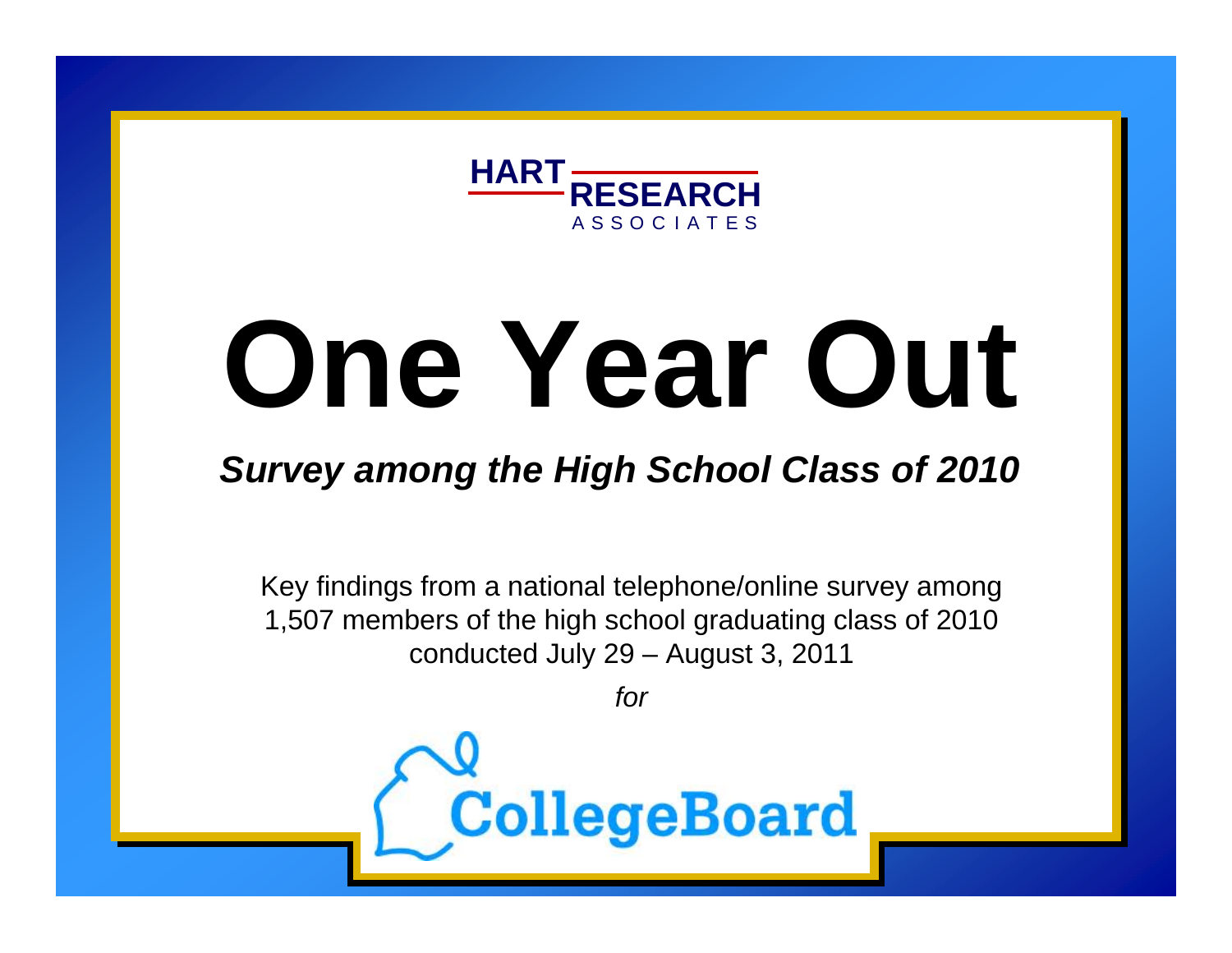# **Characteristics Of The Sample**

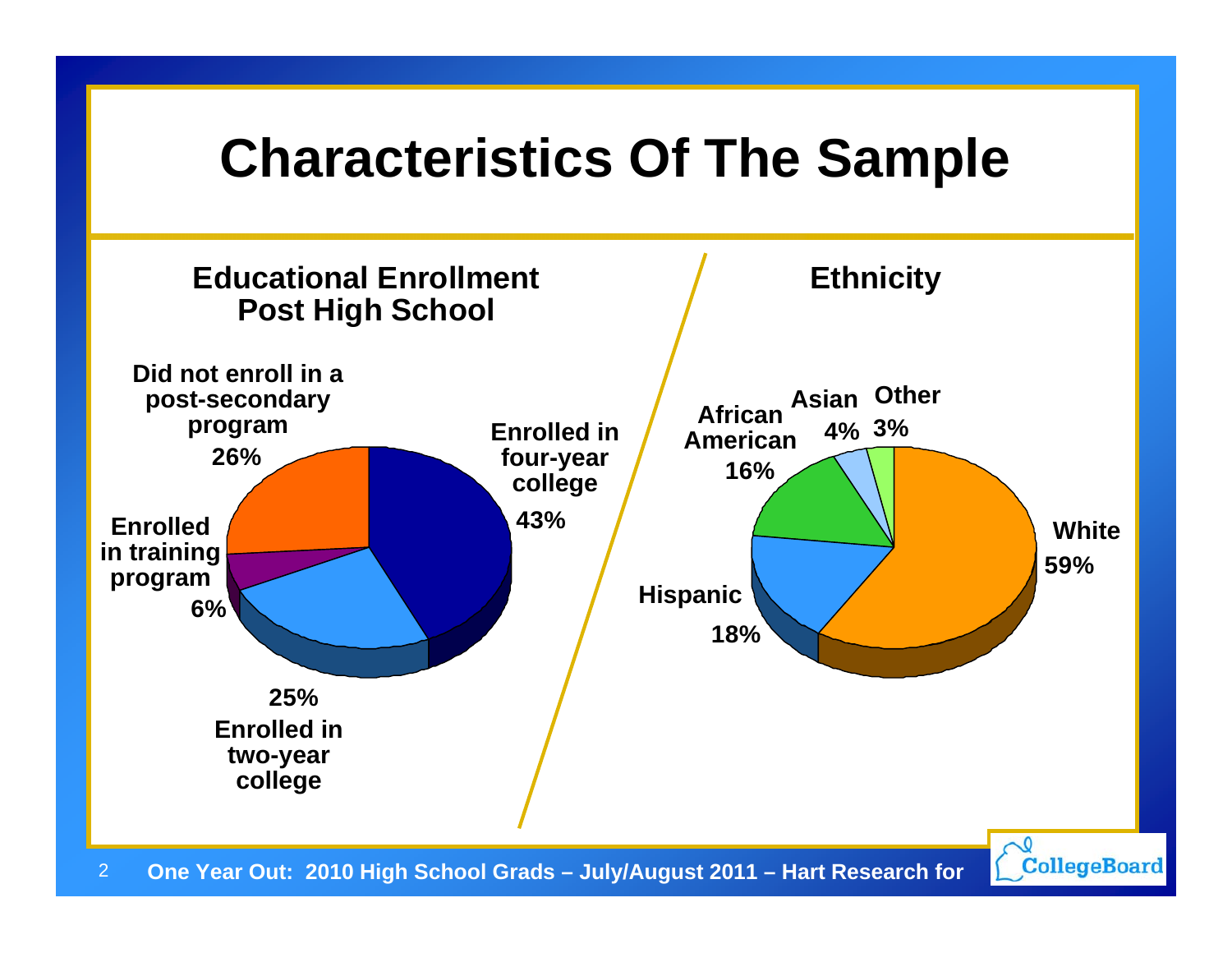#### **Most members of the class of 2010 think of their first year out in positive terms.**

*How do you feel about the past year for you personally since you graduated from high school?* 



**All 2010 Graduates**

| <b>Students in four-year</b><br>colleges are most likely<br>to say it was great: |                      |  |  |  |
|----------------------------------------------------------------------------------|----------------------|--|--|--|
|                                                                                  | <b>Great</b><br>year |  |  |  |
| Enrolled in four-year<br>college                                                 | 41%                  |  |  |  |
| Enrolled in two-year<br>college                                                  | 33%                  |  |  |  |
| Enrolled in no program/<br>other                                                 | 25%                  |  |  |  |

3**One Year Out: 2010 High School Grads – July/August 2011 – Hart Research for**  CollegeBoard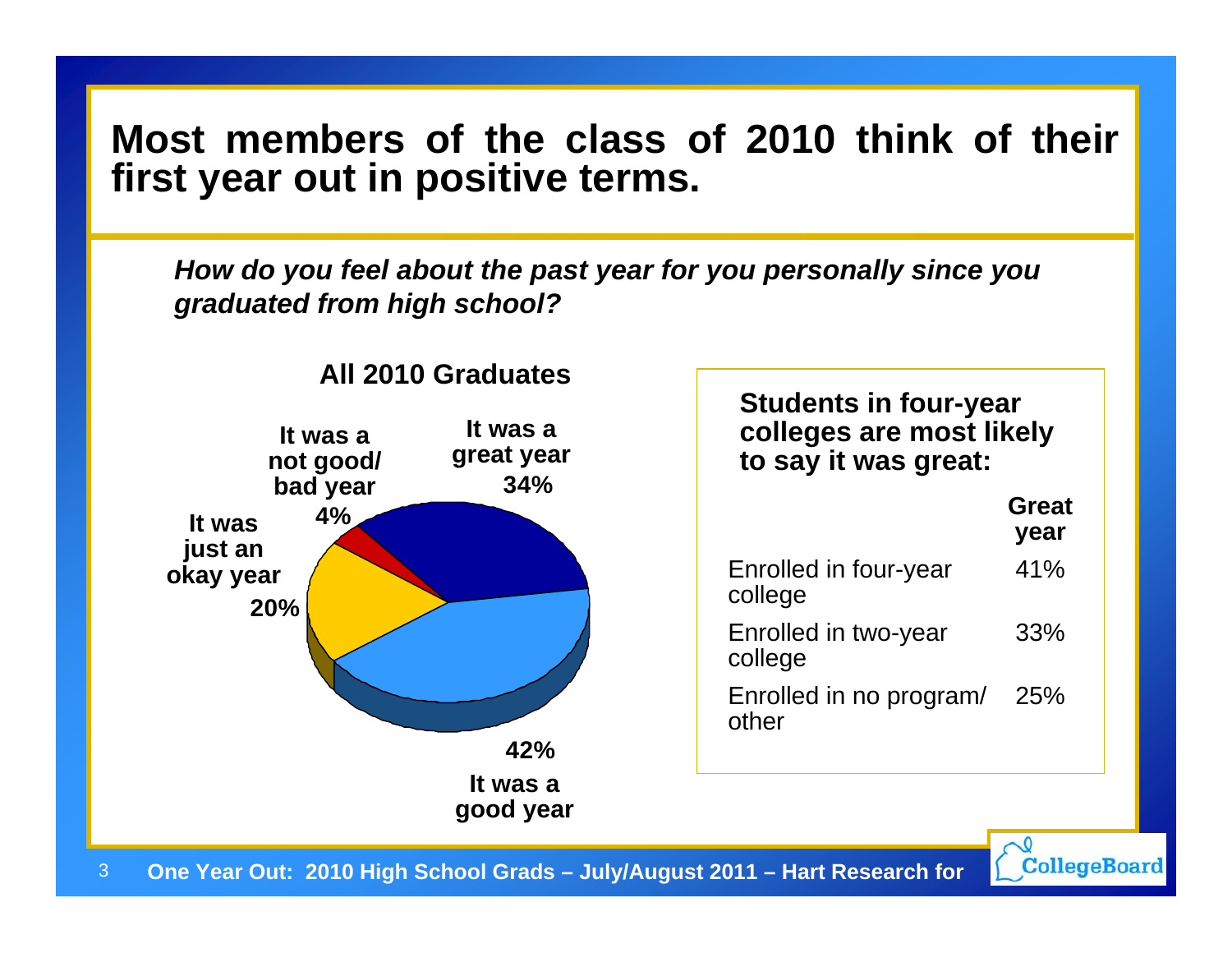#### **Most 2010 graduates express satisfaction with their high school experience, but the vast majority also say they would change something about it.**

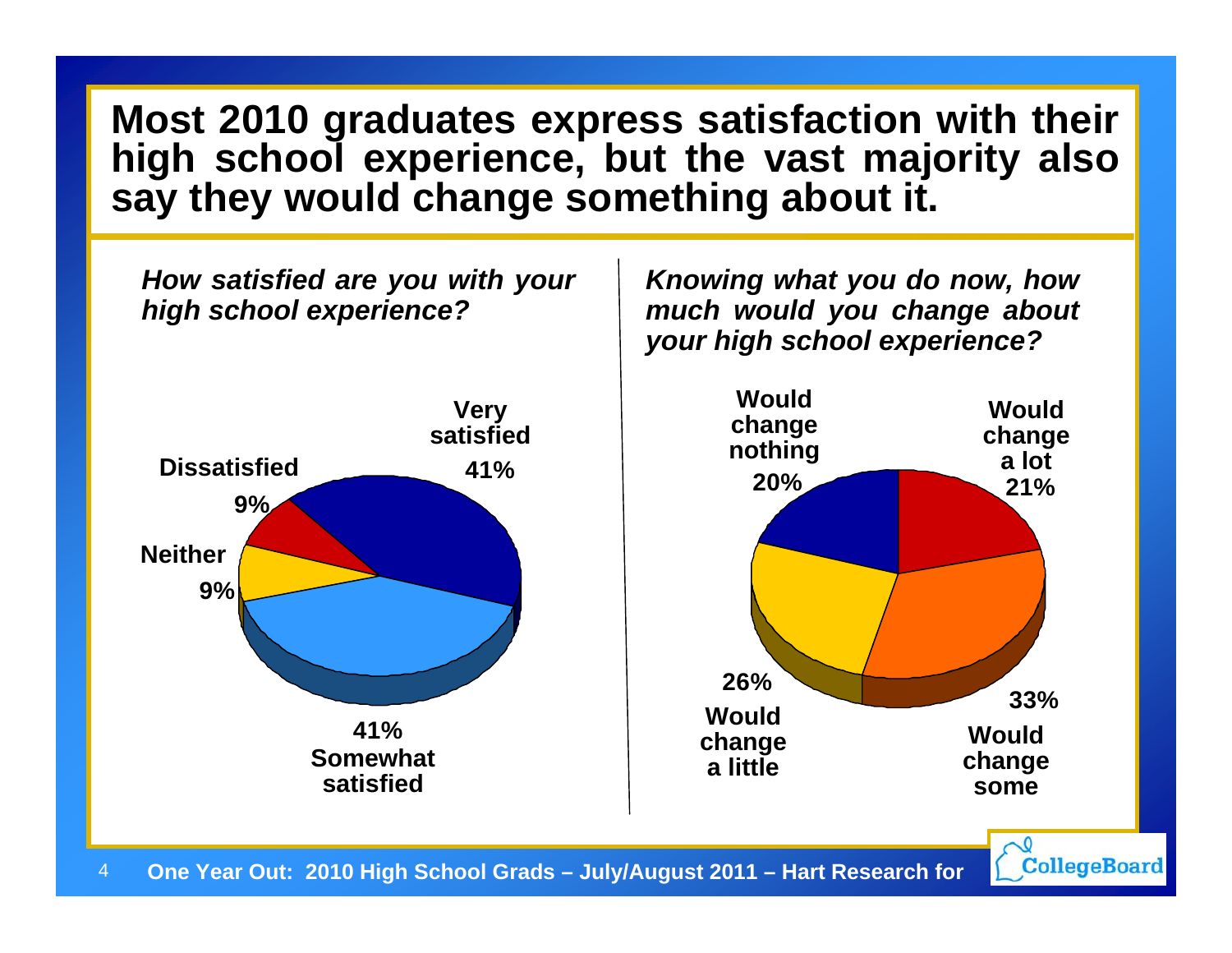# **If I could do it again:**

*What would you change about your high school experience if you could?\**

| I would have studied more/harder,<br>would have gotten better grades    | 27% |
|-------------------------------------------------------------------------|-----|
| I would have been more involved in<br>extra-curricular activities       | 18% |
| I would have taken different classes                                    | 16% |
| I would have been more outgoing/<br>friendly, stopped being anti-social | 9%  |
| I would be more focused/taken things<br>more seriously                  | 5%  |

\* Among those who say they would change at least a little about their high school experience

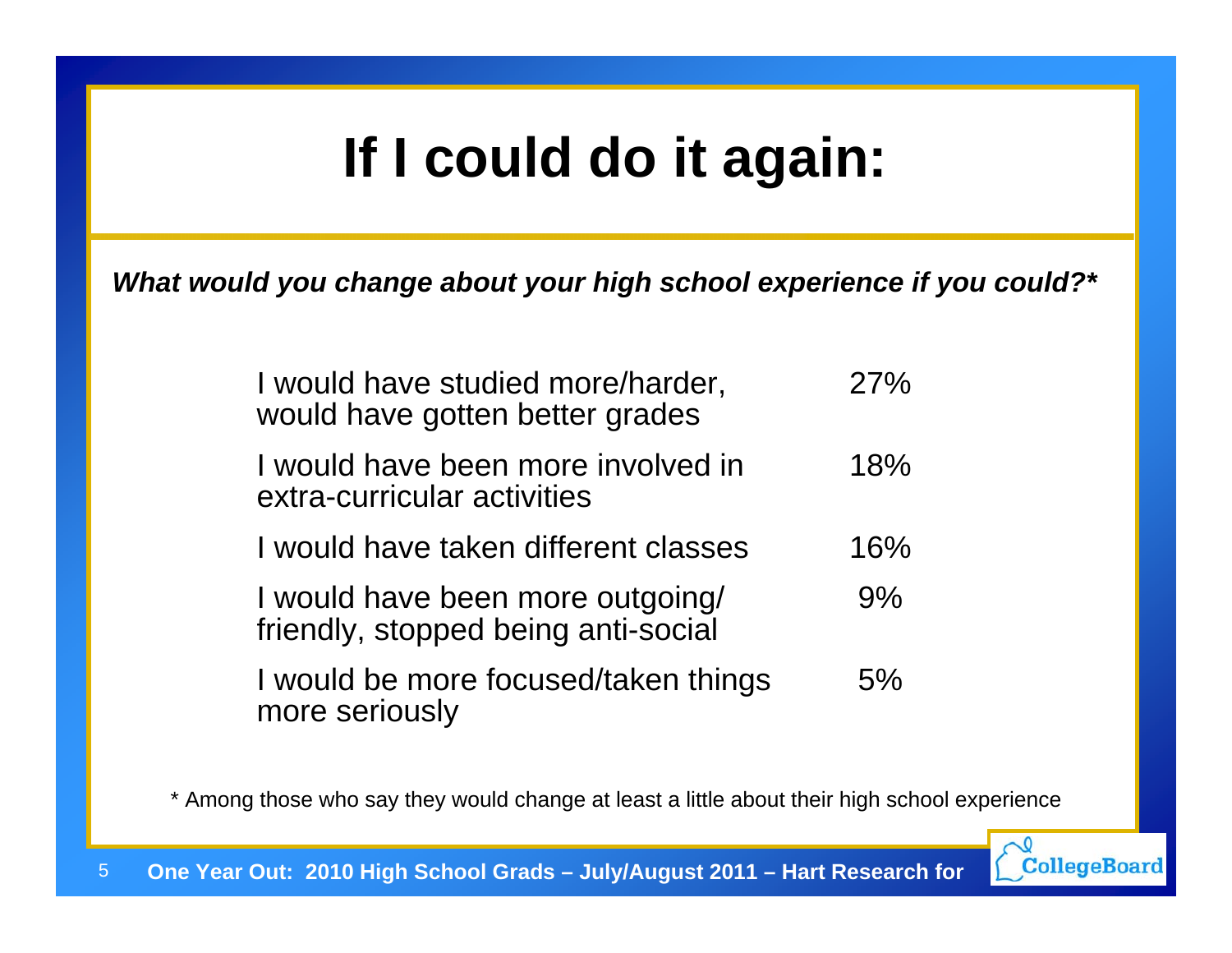#### **Majorities of 2010 graduates who didn't go on to a four-year college now wish they had worked harder in high school.**

*This totally/mainly describes me:* **"Now that I am out of high school, I wish I worked harder in high school**."

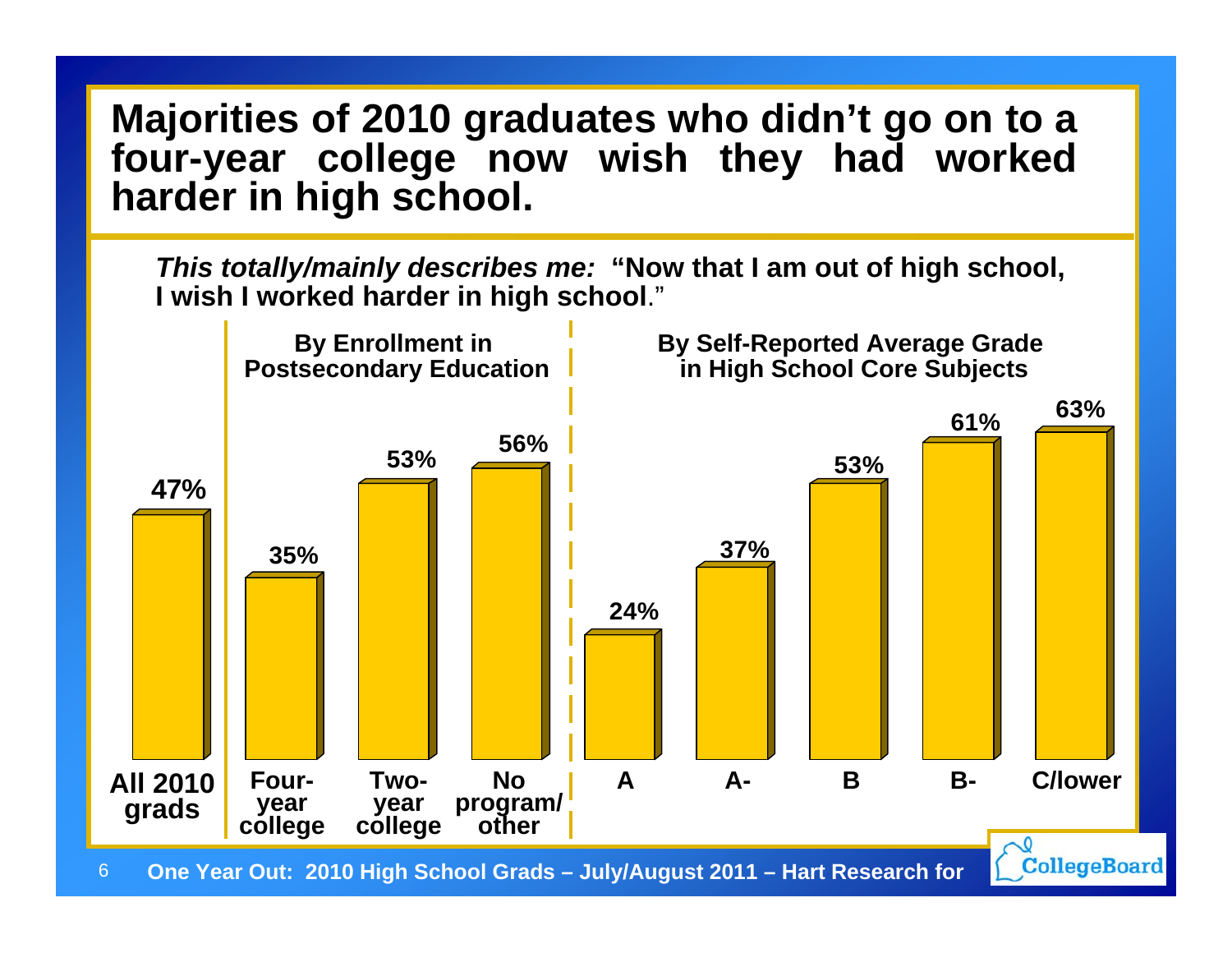## **Four in nine graduates wish they had taken different courses in high school, particularly in math.**



**CollegeBoard**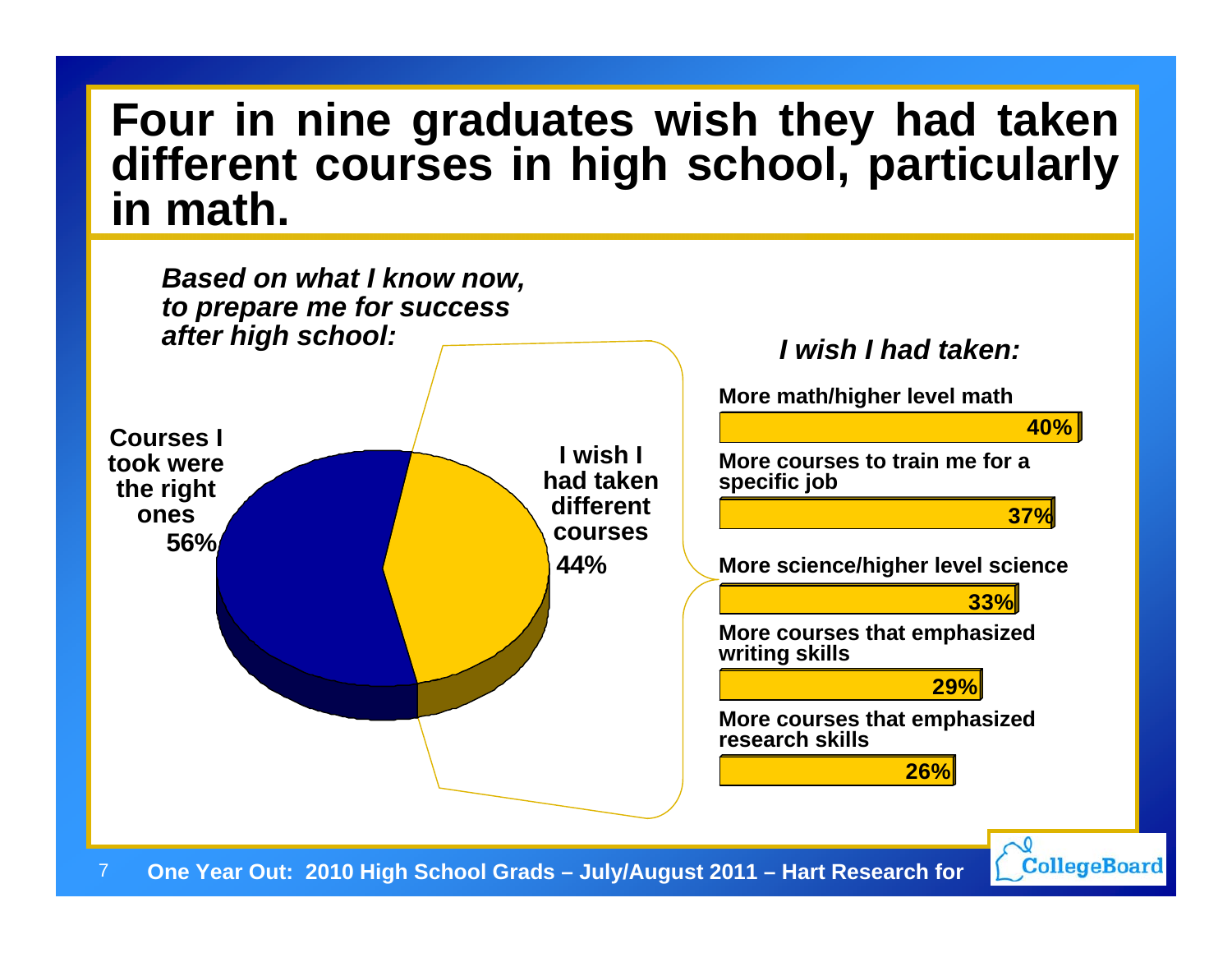#### **Graduates who took AP or IB courses say they were more demanding and more worthwhile.**

*Compared with the other courses I took in high school, the AP or IB courses I took were:*



*(Among the 39% of 2010 graduates who say they took AP/IB courses)*

CollegeBoard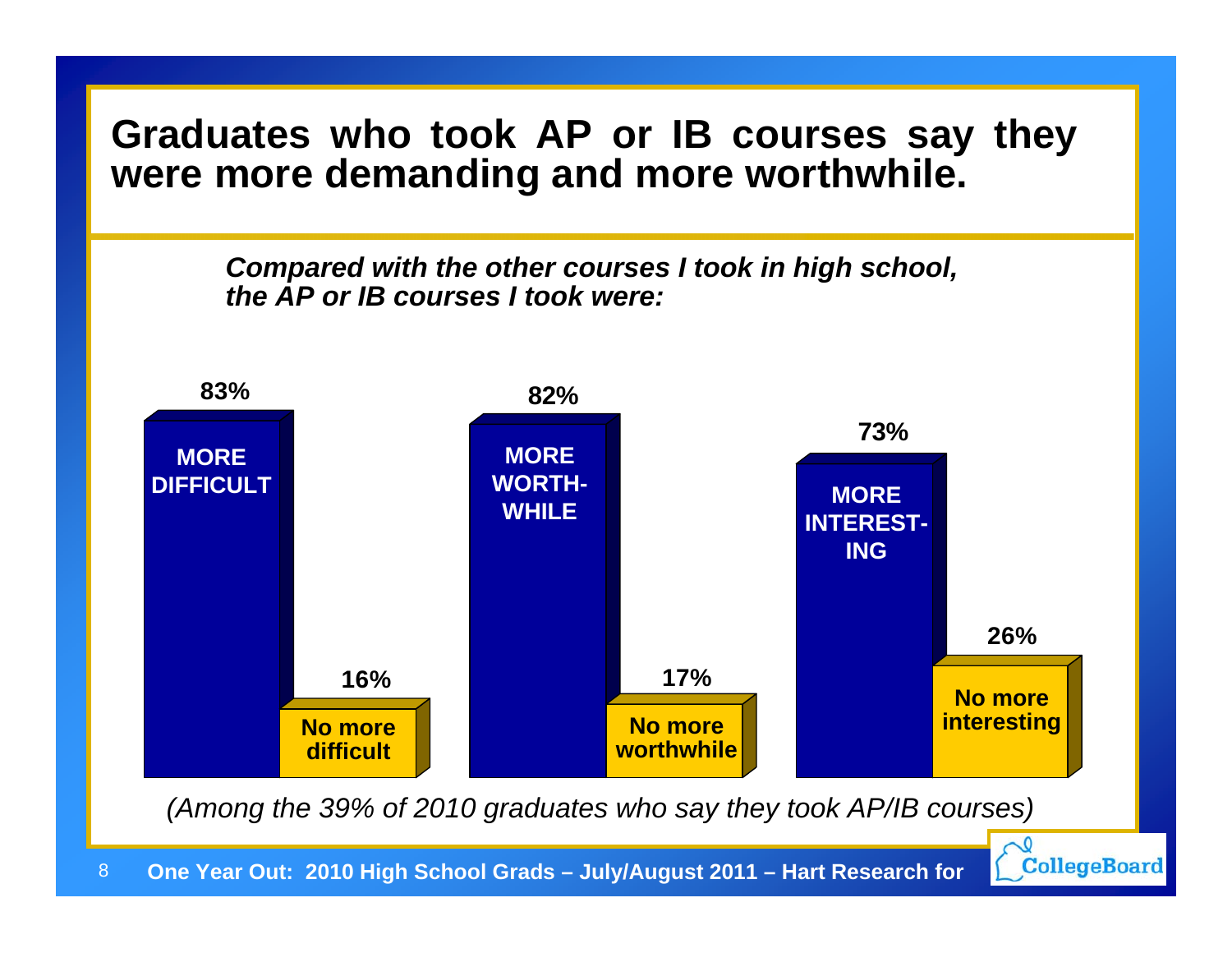#### **Large majorities say requirements for graduating high school were easy rather than challenging.**

*The requirements for graduating high school, including tests and courses I had to pass were:*



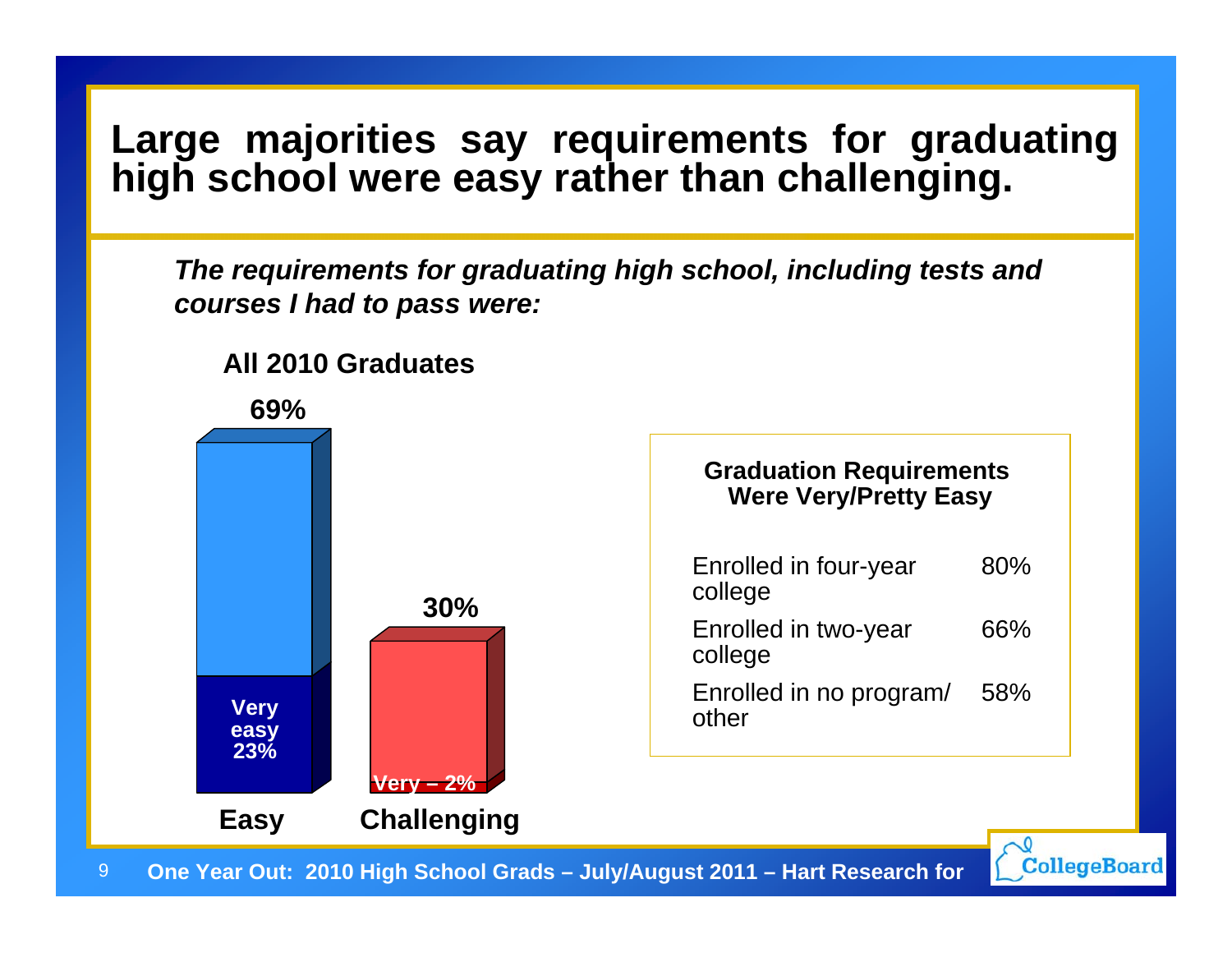# **More than a third of 2010 graduates say high school graduation requirements should be made tougher.**

*Preference for Requirements for Graduating High School*



CollegeBoard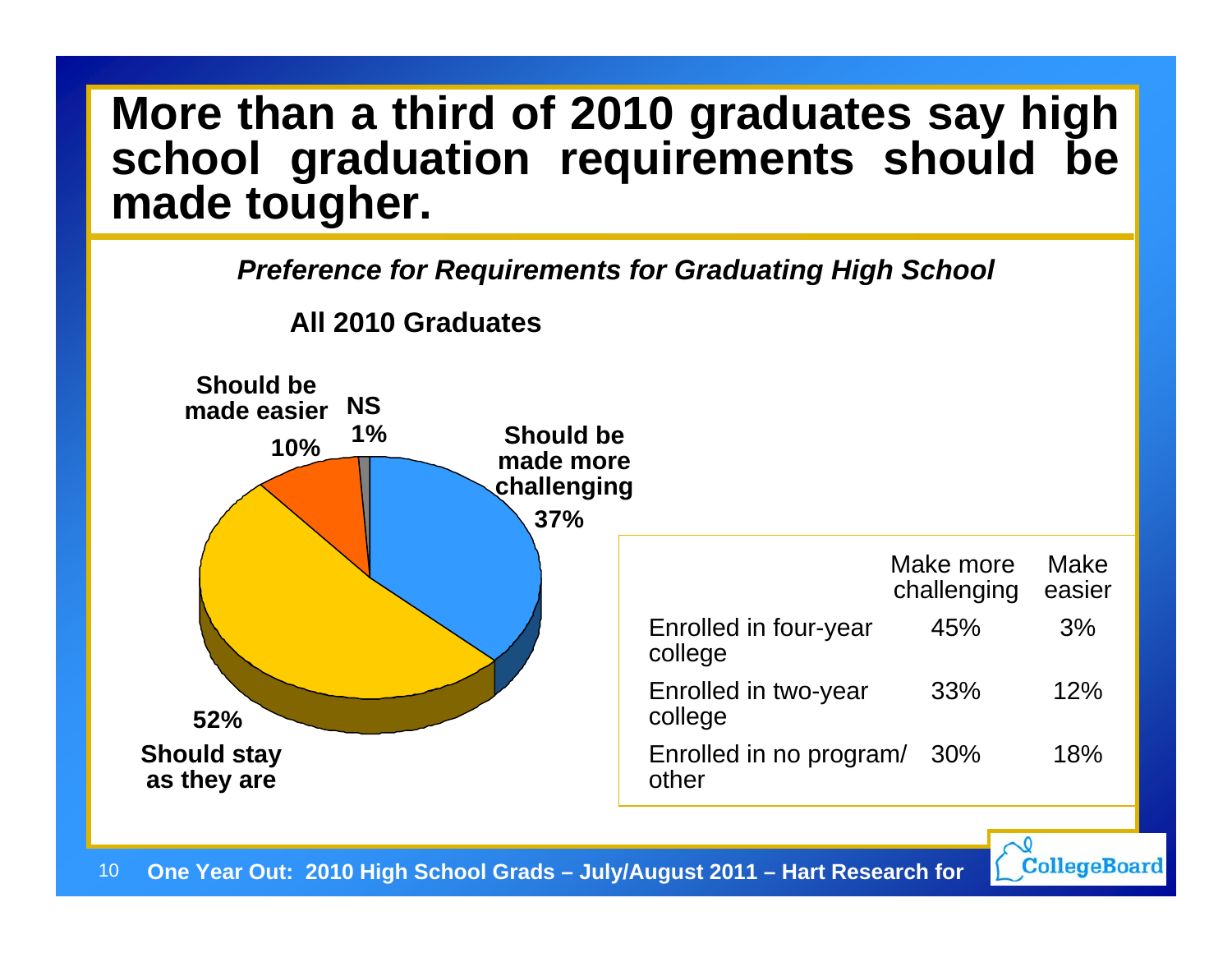# **Only half say high school prepared them well for both college and work.**

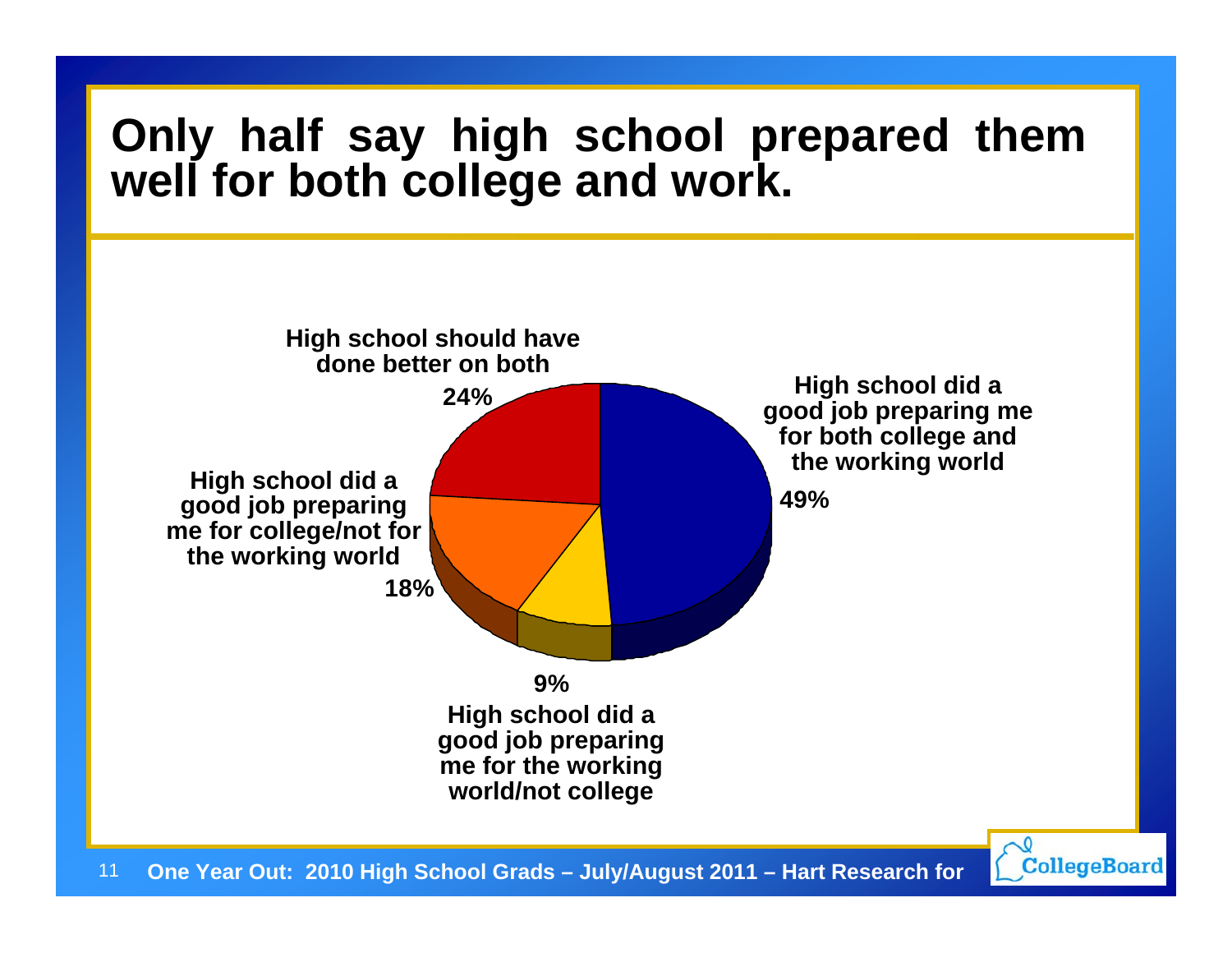### **High schools get positive grades from 2010 graduates on many content and skill areas.**



CollegeBoard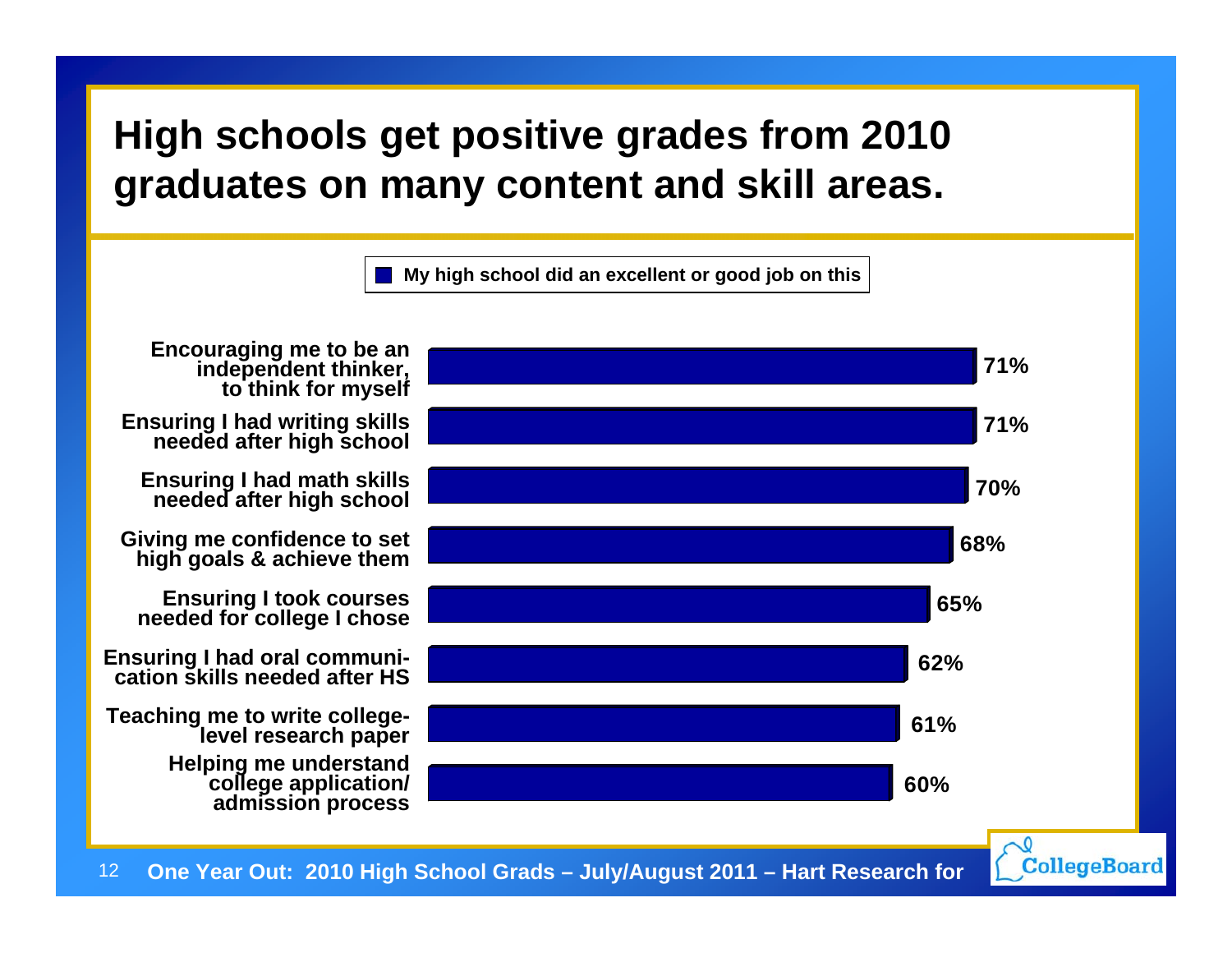# **High schools get more mixed grades from 2010 graduates on helping them prepare for life after high school.**

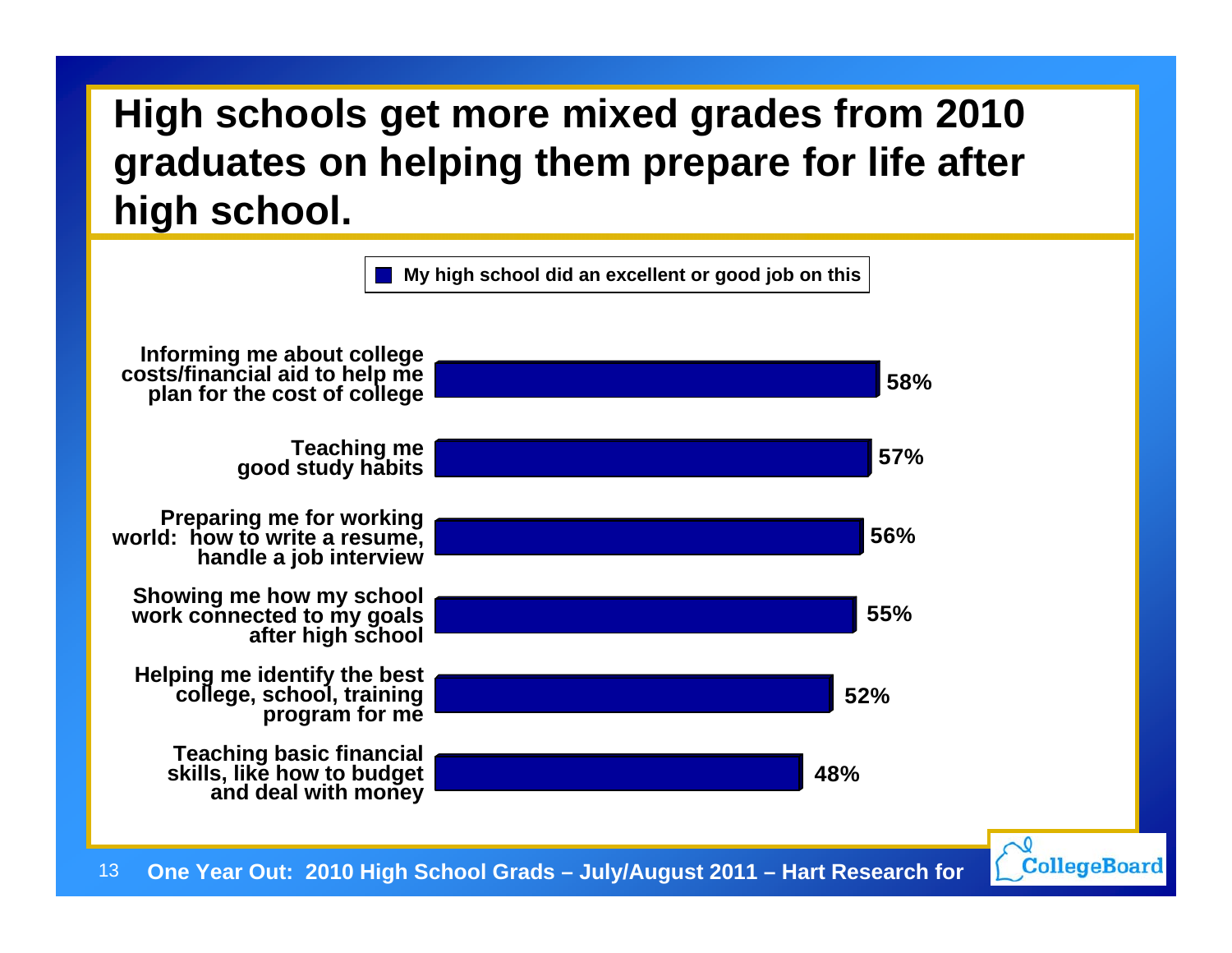#### **2010 graduates say family was their prime source of guidance for identifying goals after high school.**

*While in high school, which of these did you rely on the most for guidance to help you identify and achieve your goals after high school?*

|                     | All 2010<br>graduates | <b>Neither</b><br>college<br>grad | One<br>college<br>grad | <b>Both</b><br>college<br>grads |  |
|---------------------|-----------------------|-----------------------------------|------------------------|---------------------------------|--|
| <b>Family</b>       | 58%                   | 48%                               | 63%                    | 71%                             |  |
| <b>Teachers</b>     | 35%                   | 34%                               | 36%                    | 38%                             |  |
| <b>Friends</b>      | 30%                   | 28%                               | 31%                    | 31%                             |  |
| Guidance counselors | 22%                   | 24%                               | 22%                    | 21%                             |  |
| None of these       | 12%                   | 14%                               | 11%                    | 8%                              |  |

*By Parents' Education*

**CollegeBoard** 

14**One Year Out: 2010 High School Grads – July/August 2011 – Hart Research for**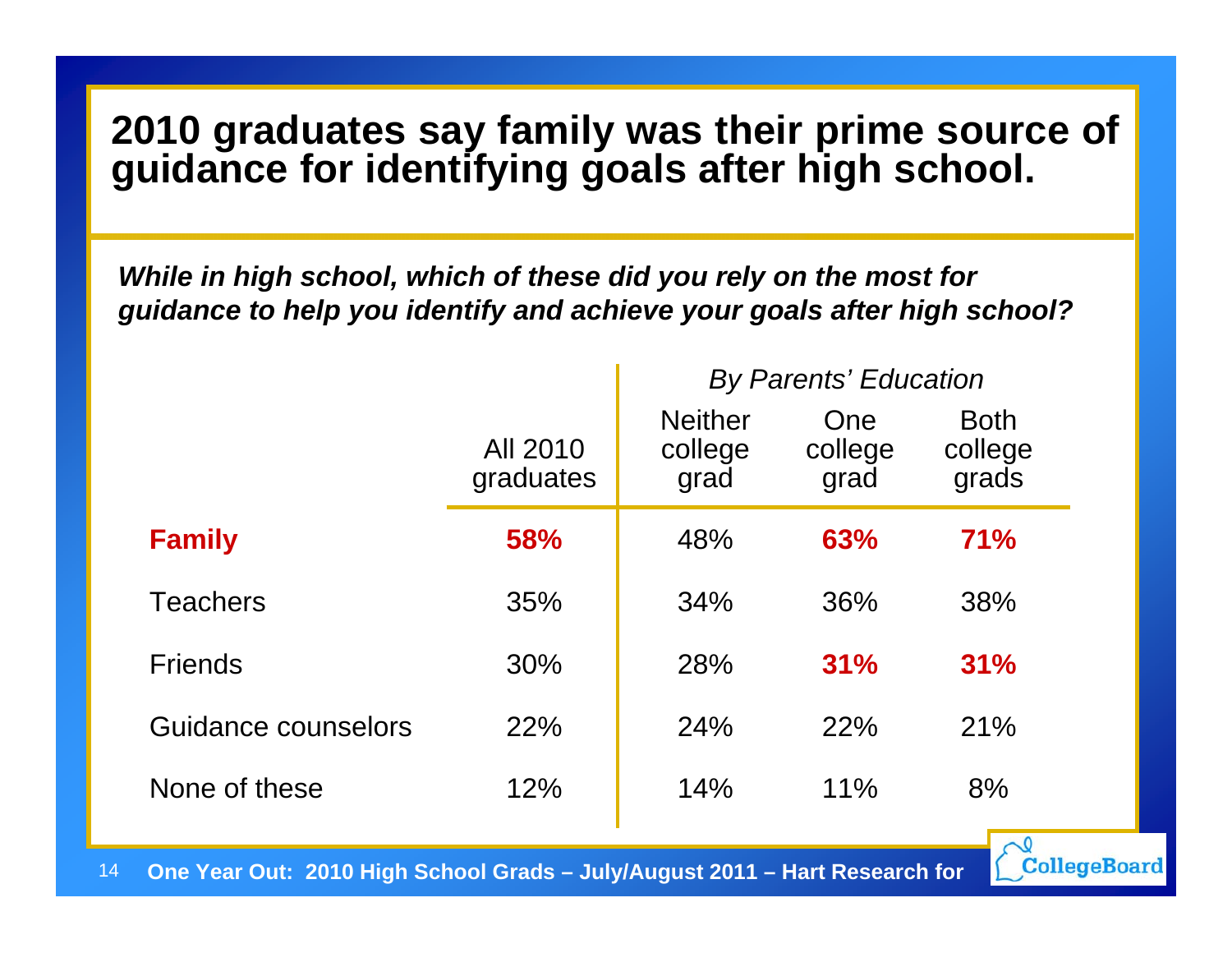#### **Most members of the class of 2010 believe getting a college degree is definitely worth it,** *including many who did not yet go on to college***.**

*Considering the money and time involved in getting a college degree, do you think getting a college degree today is worth it?*



**All 2010 Graduates**

15**One Year Out: 2010 High School Grads – July/August 2011 – Hart Research for**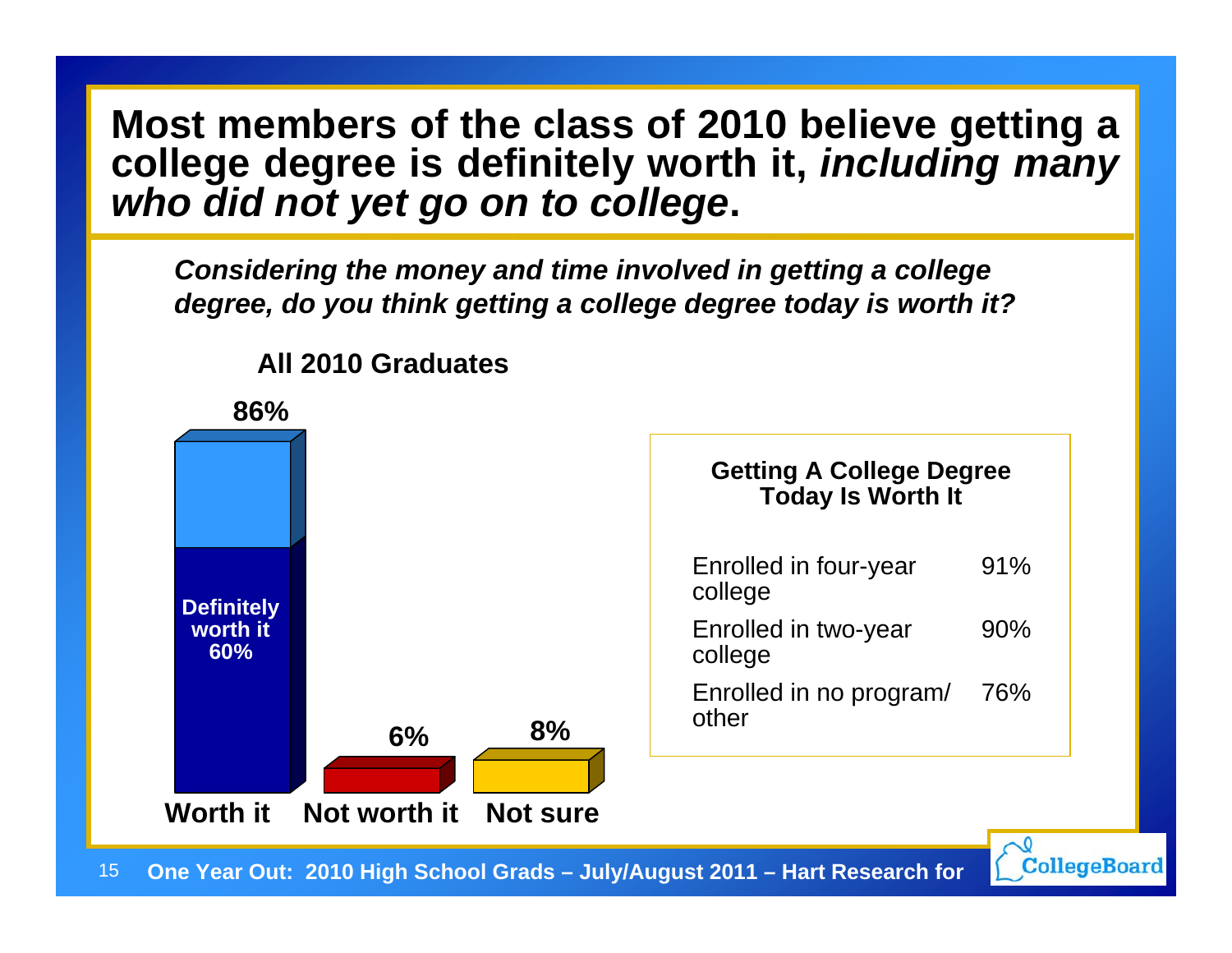#### **Nearly all members of the class of 2010 believe a high school degree is not enough.**

*"In today's world, high school is not enough, and nearly everybody needs to complete some kind of education or training after high school."*



**All 2010 Graduates**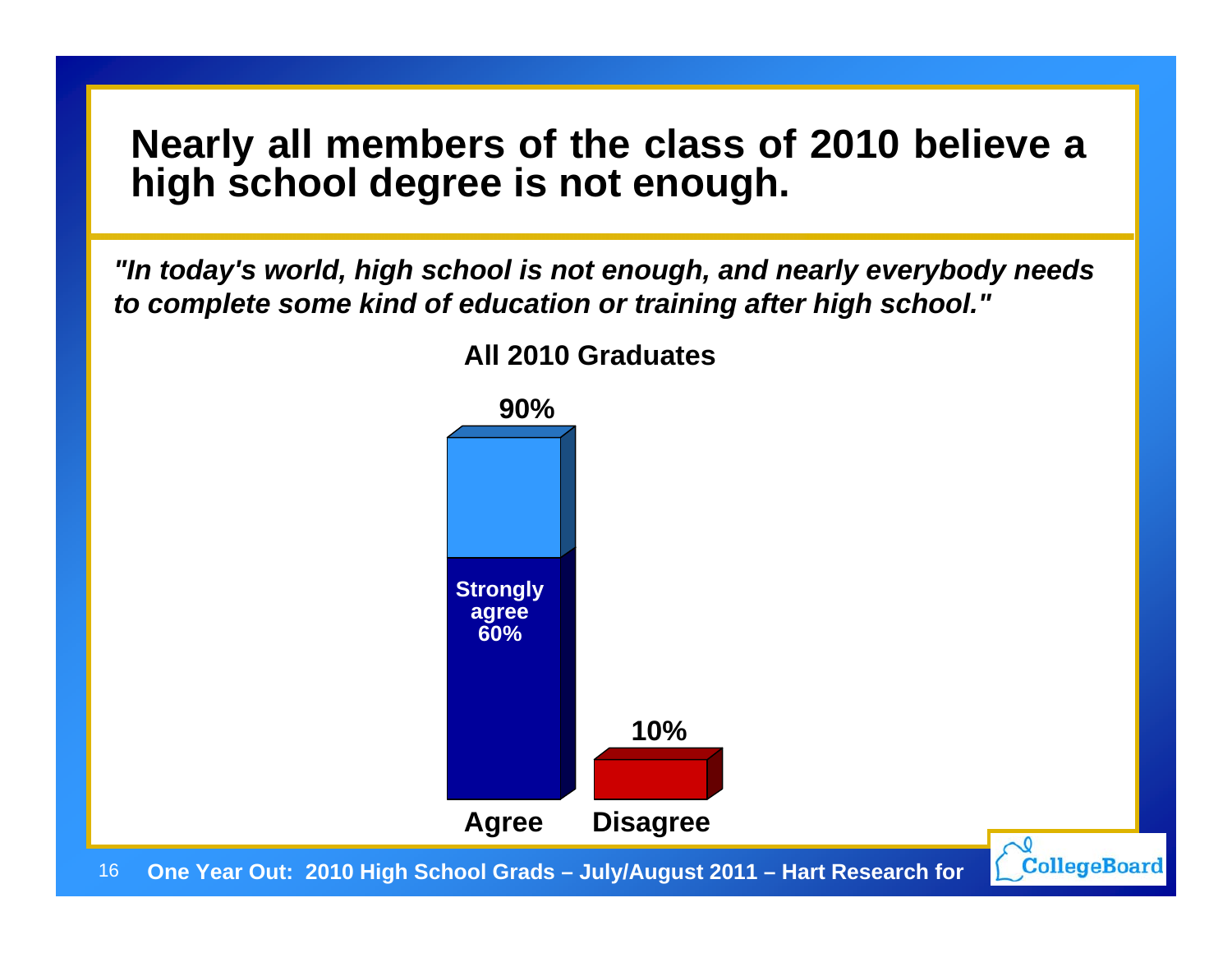## **Of those who went on to college, most found the transition was easy, but nearly all faced some challenges.**

*I found the transition from high school to college to be:*

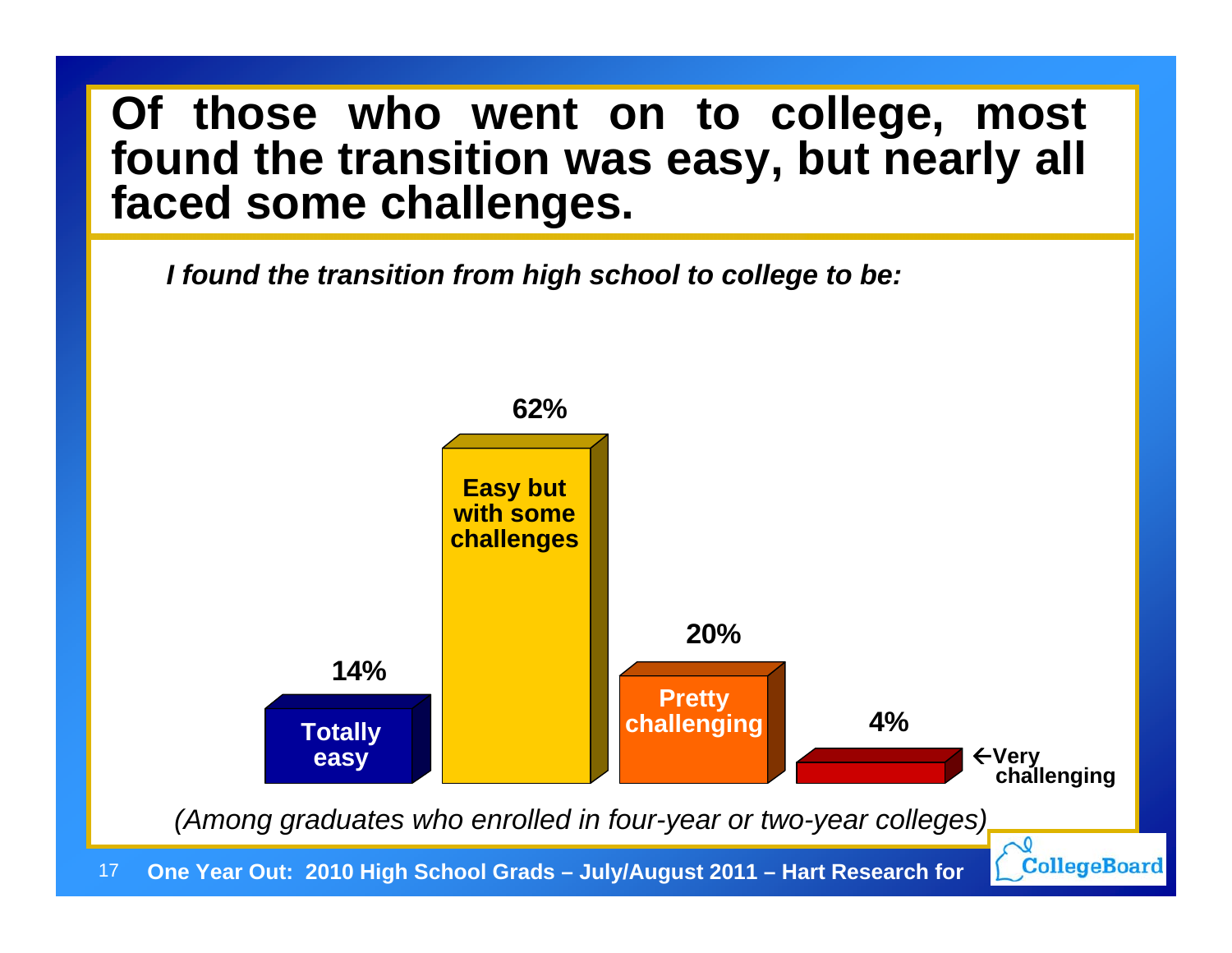**Most say that doing well in college was more difficult than they expected,** *regardless of the type of college they attend***.**

*In terms of what I needed to know and do to get a good grade, my college courses were:*

**2010 Graduates\***



| <b>College Courses Were</b><br><b>More Difficult Than Expected*</b> |     |  |  |  |
|---------------------------------------------------------------------|-----|--|--|--|
| Enrolled in four-year college                                       | 59% |  |  |  |
| Enrolled in two-year college                                        | 49% |  |  |  |
| Four-year college type:                                             |     |  |  |  |
| Public college                                                      | 59% |  |  |  |
| Private college                                                     | 59% |  |  |  |
| Selective college                                                   | 61% |  |  |  |
| Non-selective college                                               | 59% |  |  |  |

\*Among graduates who enrolled in four-year or two-year colleges

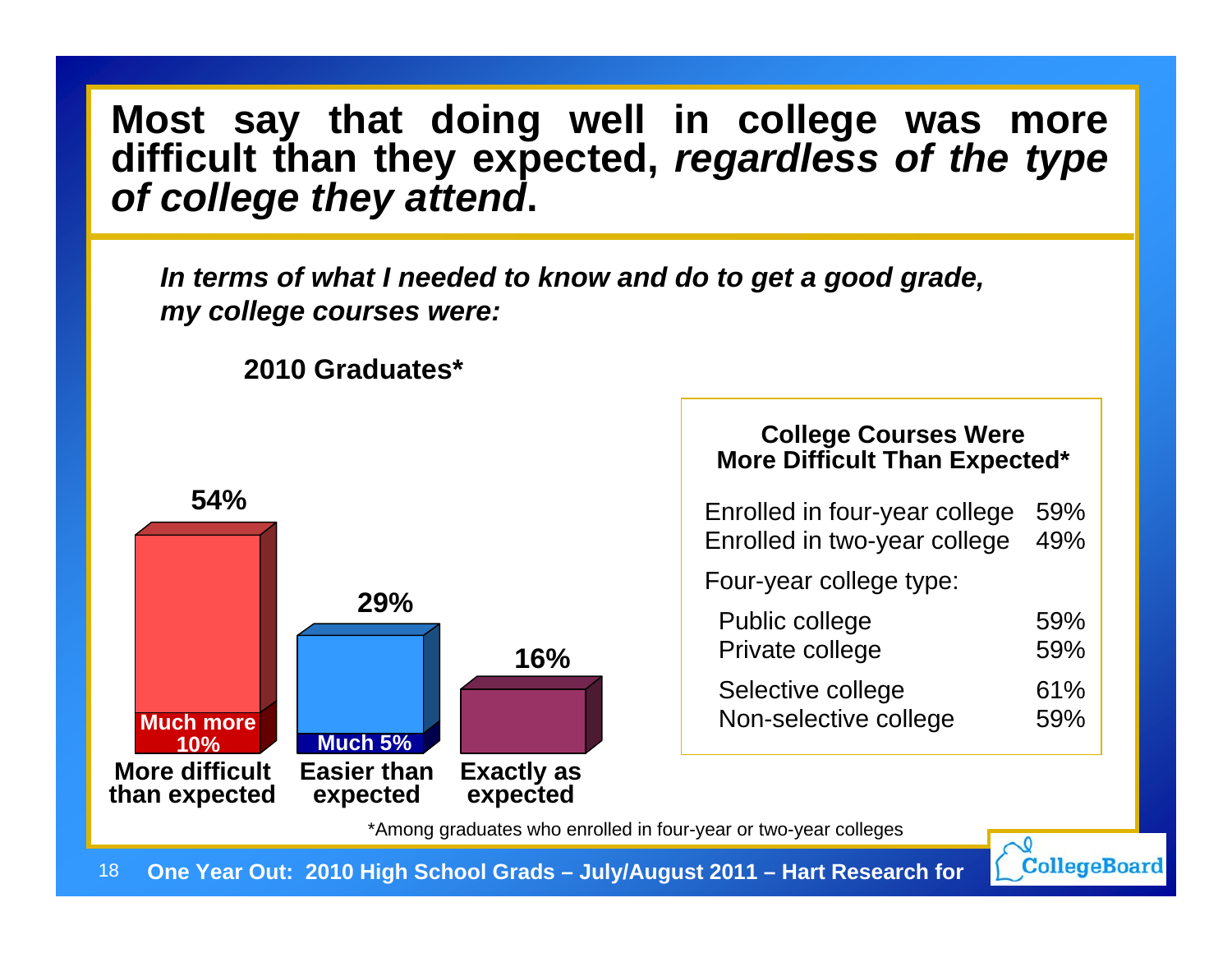#### **One-quarter needed remediation, one in seven did not complete the full year of post-secondary education.**

*Were you required to take any non-credit developmental/remedial courses because the college determined you weren't ready for college-level work in a particular subject?*



*Did you complete the full year of your college, school, or training program?*

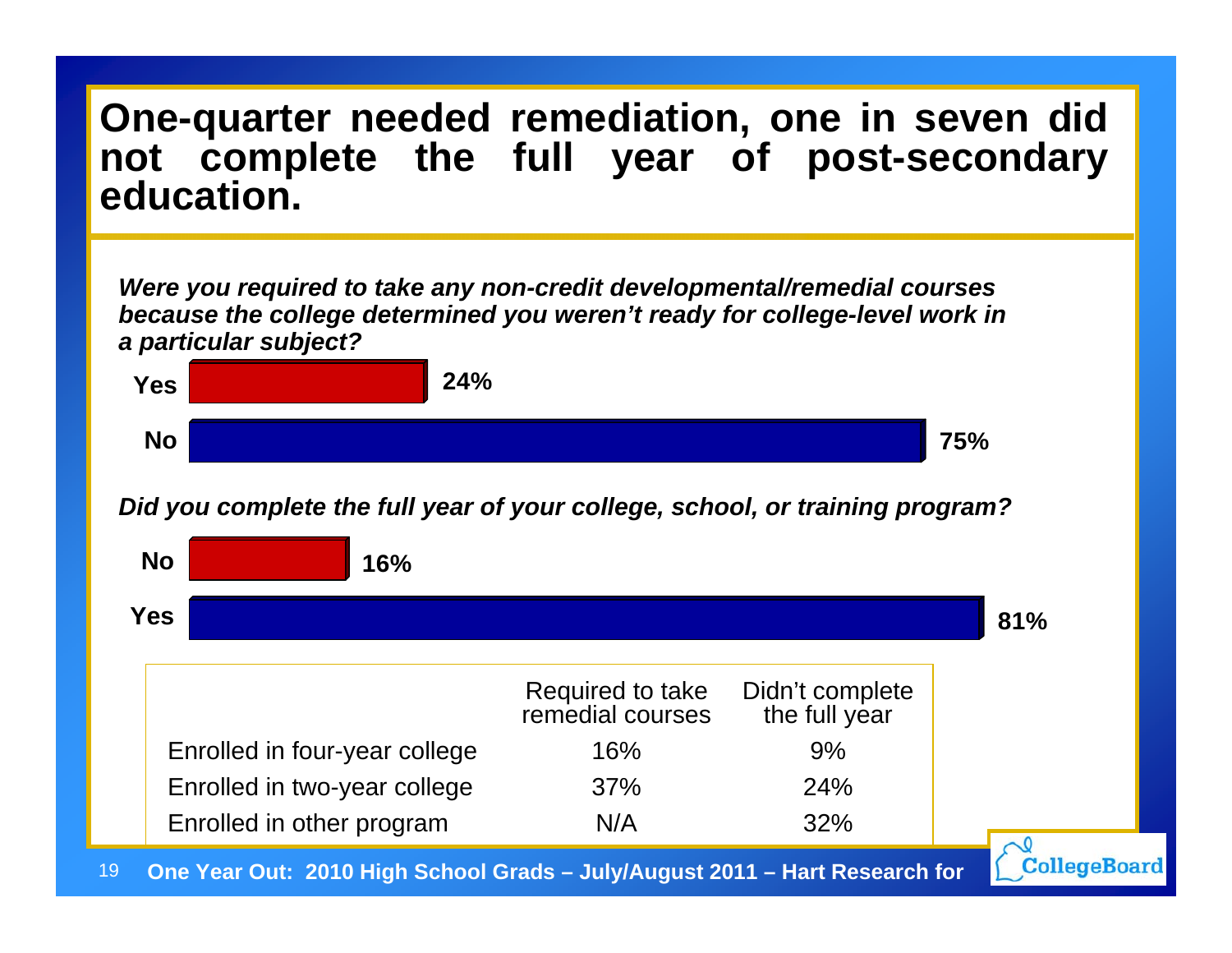# **The biggest challenge faced in transition to college was financial.**

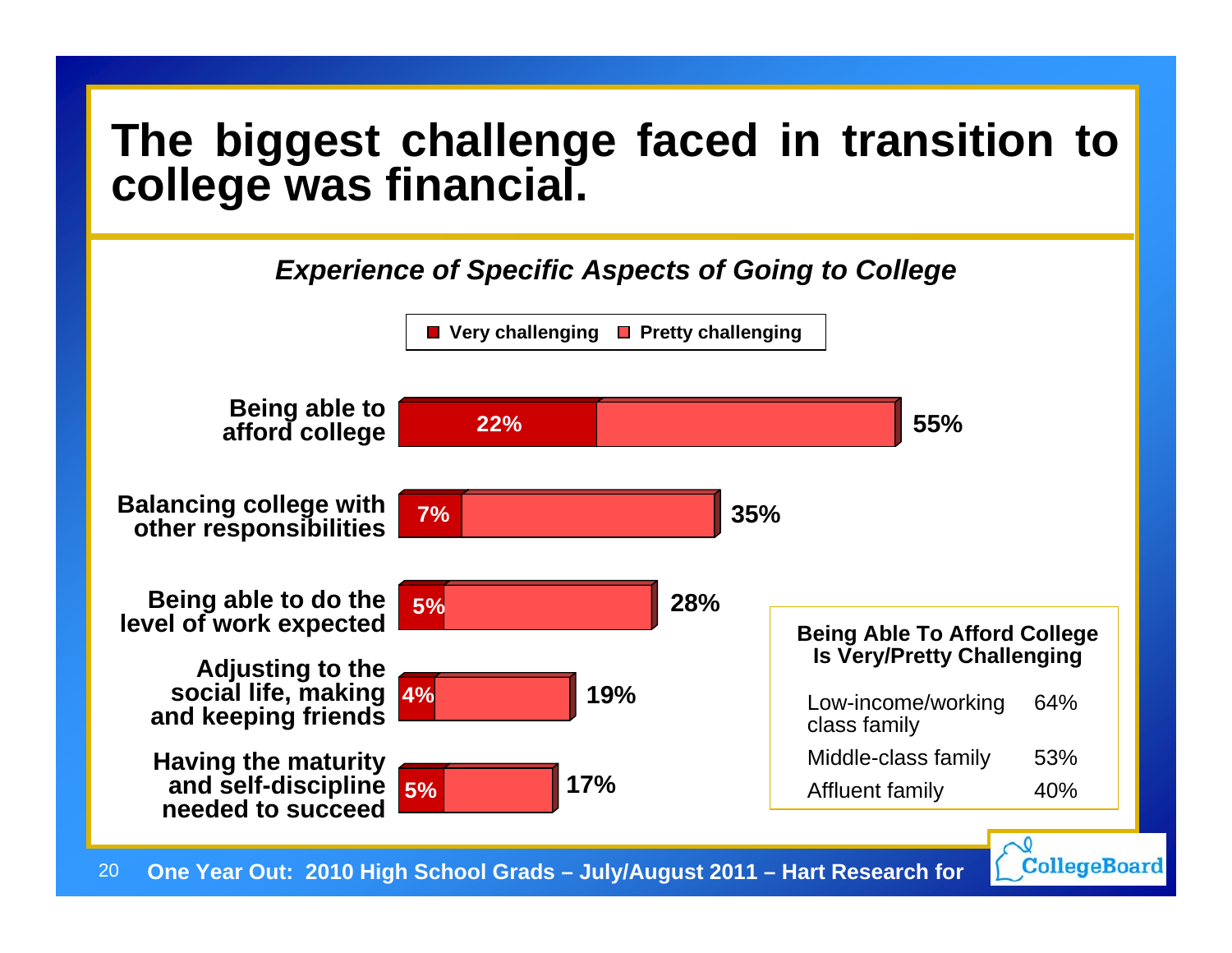#### **Seven in 10 either took out loans or worked to help afford college.**

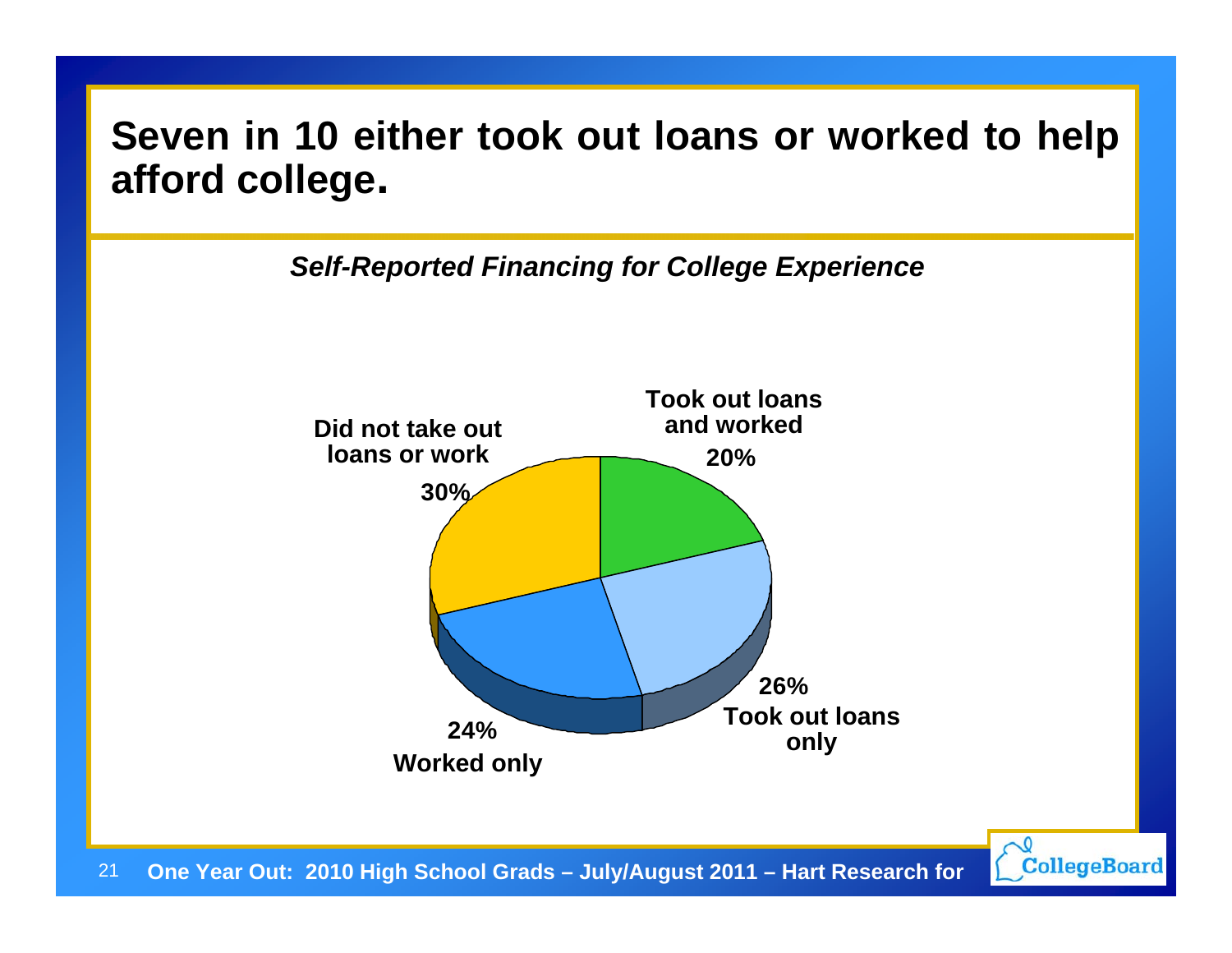#### **For those who didn't go on to college, cost was a barrier, along with desire to take time off from school.**

#### *Considerations in My Decision Not to Enroll in College after High School*

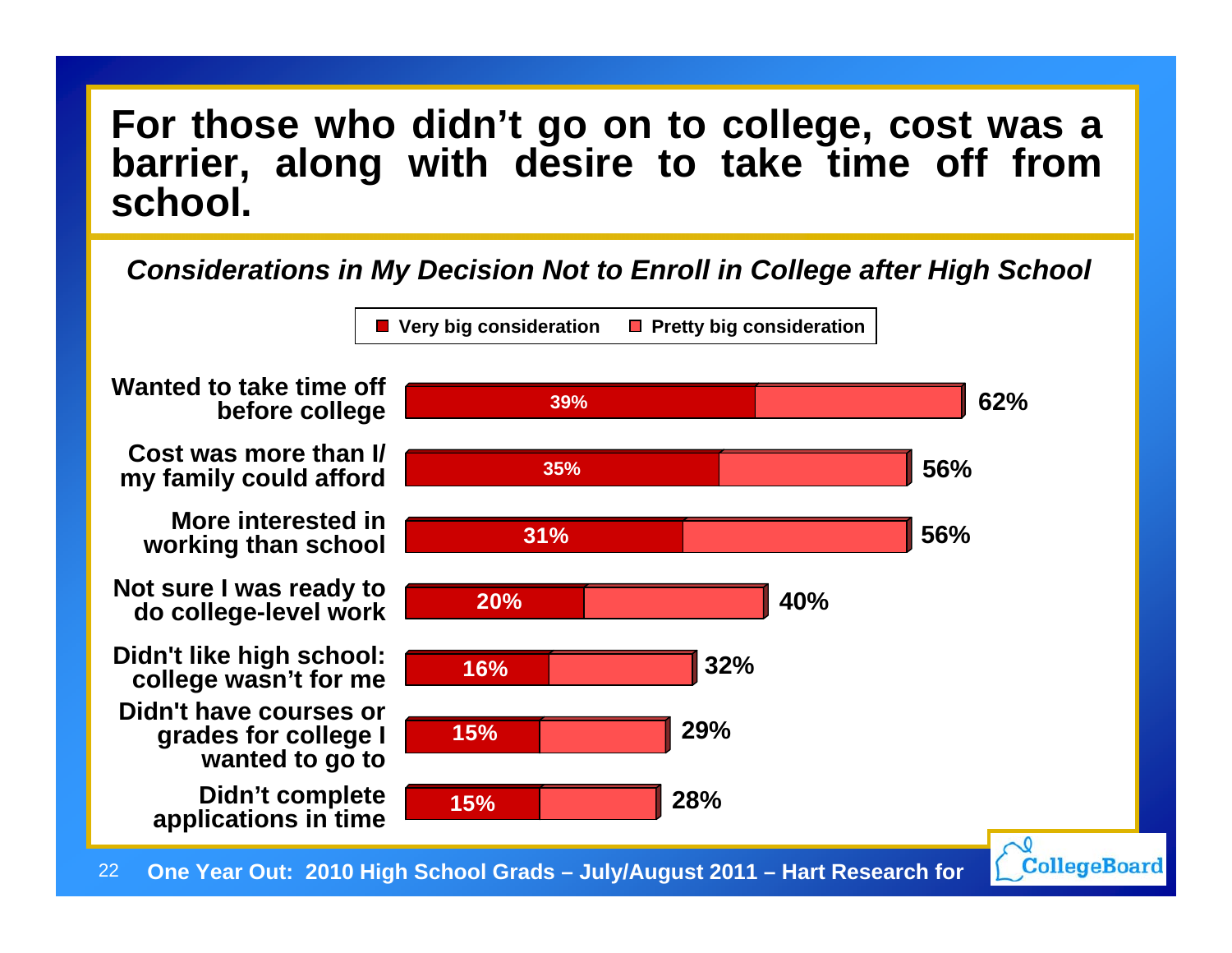#### **Those who did not enroll in college after high school still see themselves getting a degree.**

*College Plans among 2010 Graduates Who Did Not Enroll in College/Training Program after High School*



23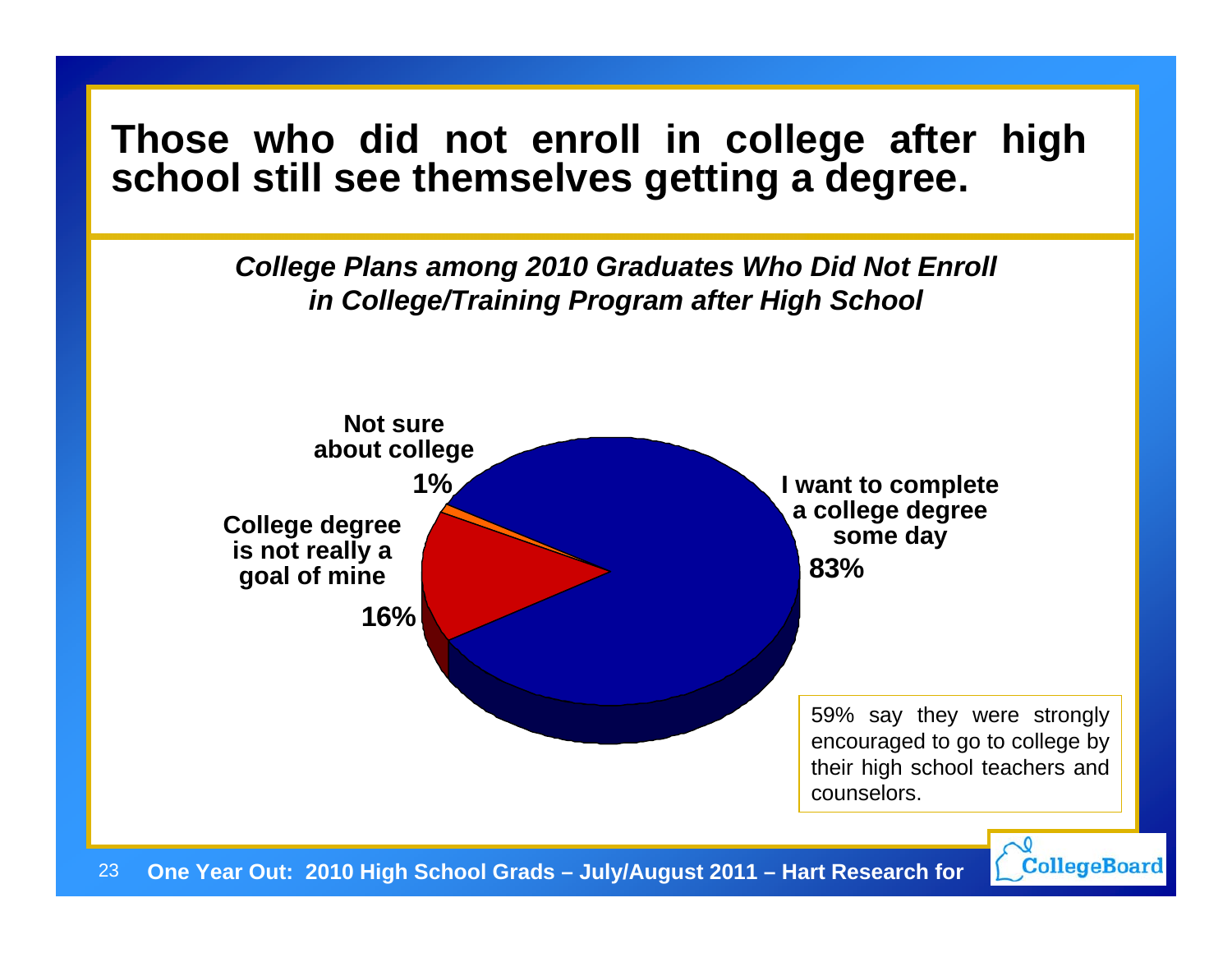#### **Most who did not go on to college found a job, but not a "good" one.**

*Employment Situation among 2010 Graduates Who Did Not Enroll in College/Training Program after High School*

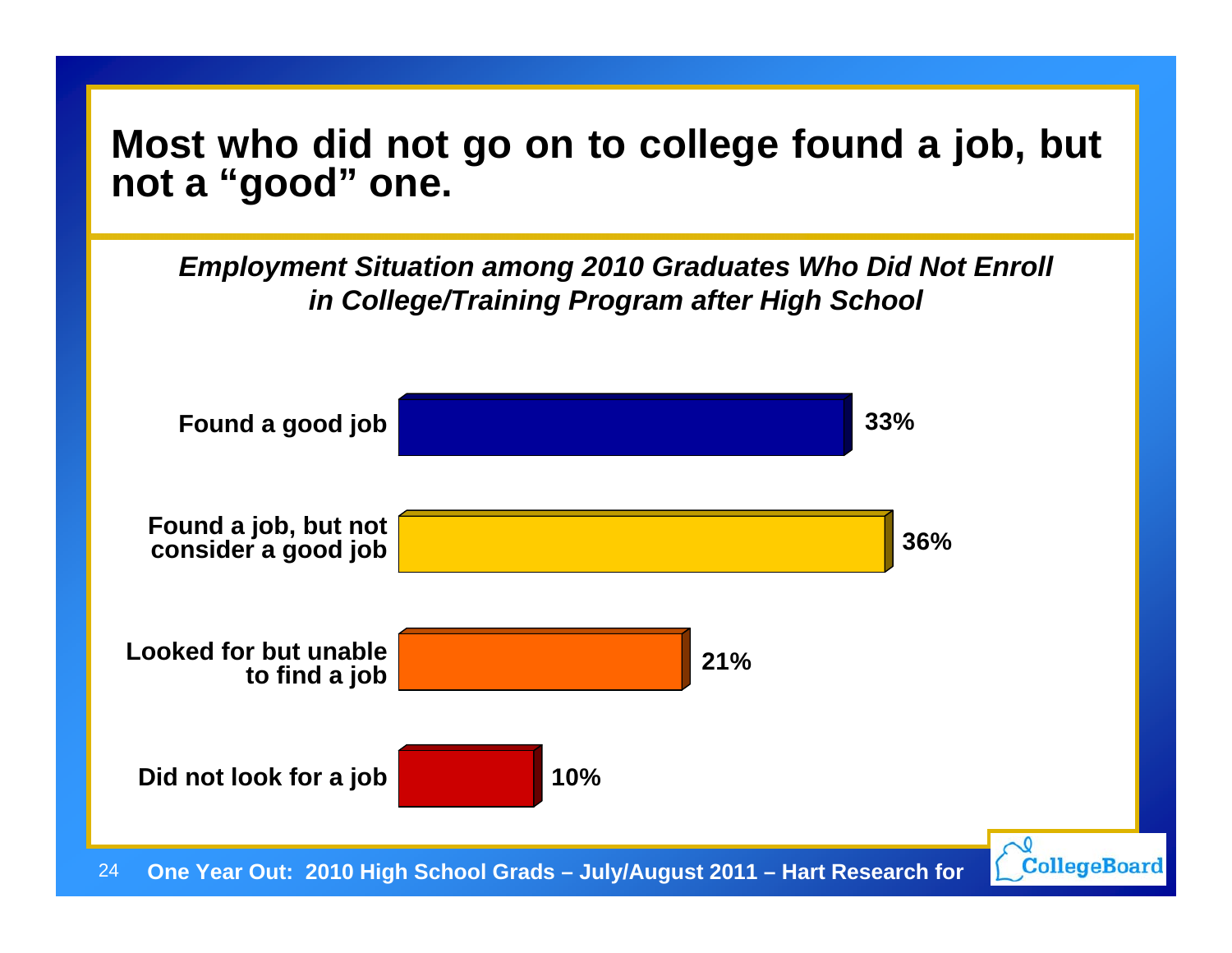#### **For the long term, members of the high school class of 2010 want work that is interesting and that they care about.**

*Which of the following are the most important to you in a job or career?*

*By Post-secondary Education*

CollegeBoard

|                                                      | All 2010<br>graduates | Enrolled in<br>four-year<br>college | Enrolled in<br>two-year<br>college | Enrolled in<br>other/no<br>program |
|------------------------------------------------------|-----------------------|-------------------------------------|------------------------------------|------------------------------------|
| Work that I find interesting<br>or care about        | 59%                   | 70%                                 | 52%                                | 48%                                |
| Work that helps other<br>people                      | 28%                   | 31%                                 | 28%                                | 25%                                |
| Job that pays bills while I<br>have fun outside work | 28%                   | 23%                                 | 34%                                | 30%                                |
| Job security                                         | 19%                   | 22%                                 | 19%                                | 16%                                |
| Making a lot of money                                | 18%                   | 16%                                 | 16%                                | 22%                                |
| Being able to work with<br>my hands                  | 9%                    | 6%                                  | 11%                                | 12%                                |
| Being my own boss                                    | 6%                    | 4%                                  | 6%                                 | 10%                                |
|                                                      |                       |                                     |                                    | $\sim$ <sup>0</sup>                |

25**One Year Out: 2010 High School Grads – July/August 2011 – Hart Research for**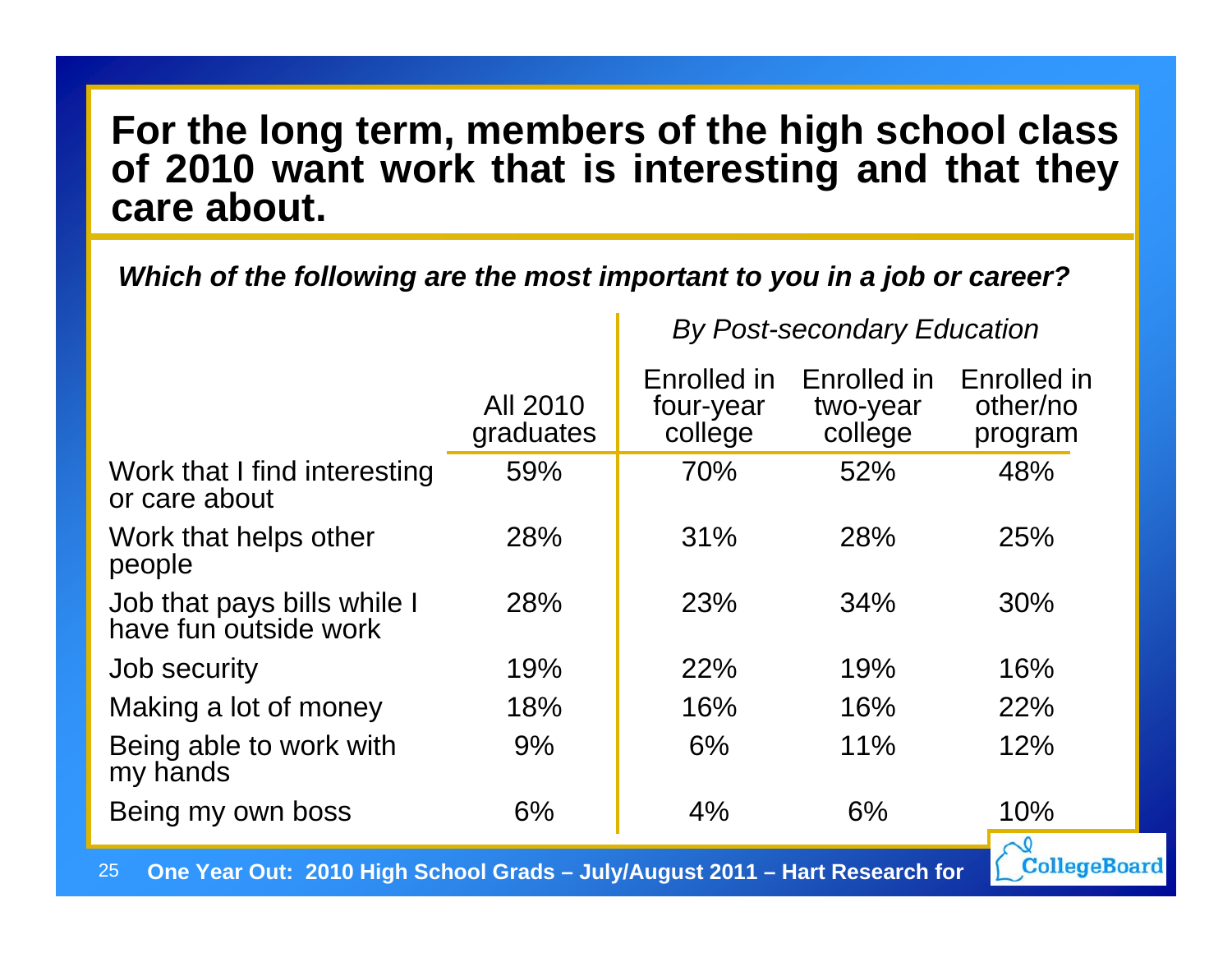**Even after the great recession, most are optimistic that their generation will have good opportunities for jobs.** 

*Are you optimistic or worried about whether people your age will have good opportunities for jobs and careers in the years ahead?*



**All 2010 Graduates**

26